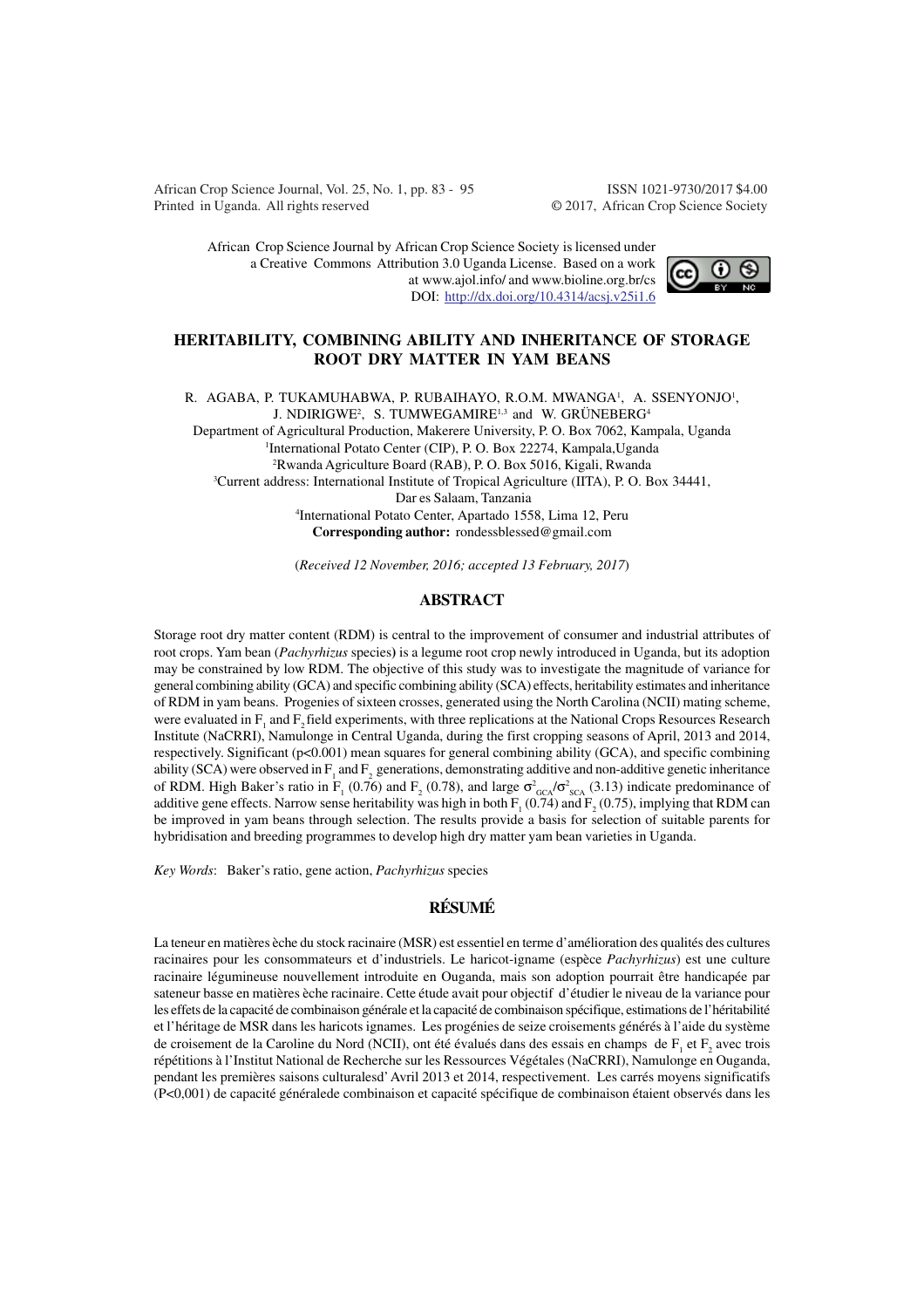# 84 R. AGABA *et al.*

générations F<sub>1</sub> et F<sub>2</sub> démontrant ainsi un heritage génétique additif et non additive de MSR. Le rapport élevé de Baker en F<sub>1</sub> (0,76) et F<sub>2</sub> (0,78), et  $\sigma_{GCA}^2/\sigma_{SCA}^2$  (3.13) large indiquent la prédominance des effets de gènes additifs. Une étroite héritabilité d'ordre de  $F_1$  (0.74) et  $F_2$  (0.75) était observée, ce qui implique que MSR peut être amélioré dans le haricot-igname par voie de sélection. Les résultats constituent une base pour la sélection des parents appropriés pour les programmes d'hybridation et d'amélioration génétique pour développer des variétés de haricot-ignames à haute teneur en matièresè che en Ouganda.

*Mots Clés*: Ratpport de Baker, action génique, espèce *Pachyrhizus*

### **INTRODUCTION**

Yam bean (*Pachyrhizus* sp.) is a storage rootforming legume of neo-tropical origin (Sørensen, 1996), but was recently introduced in East and Central Africa for food production (Heider *et al*., 2011). The crop belongs to the genus *Pachyrhizus* Rich. ex DC; subtribe *Diocleinae*, tribe *Phaseoleae* and the *Fabaceae* legume family (Sørensen, 1988). The genus consists of five species of which two, namely *P. ferrugineous* (Piper) Sørensen and *P. panamensis* Clausen are still wild; and *P. erosus* (L.) Urban, P*. ahipa* (Wedd.) Parodi and *P. tuberosus* (Lam.) Spreng are in cultivation (Lackey,1977; Ingham, 1990). All *Pachyrhizus* species are propagated by true seed, diploid (2n=2x=22), self-compatible and permit successful interspecific hybridisation (Sorensen, 1990; Grüneberg *et al.,*2003).

Yam bean is traditionally a minor and underutilised crop (Sørensen, 1996; Jacobsen *et al*., 2015), mainly because of low storage root dry matter (RDM) content that limits its food and industrial use (Rizky *et al*., 2013; Agaba *et al*., 2016). Nonetheless, the crop has attracted scientific and nutritional interest because its storage roots contain vitamins and micronutrients, such as iron and zinc (Noman *et al*., 2007; Dini *et al*., 2013), 56 to 58% starch (Forsyth *et al*., 2002) and 8 to 18% proteins (Velasco and Grüneberg, 1999; Zanklan *et al.,* 2007) on dry weight basis. Yam bean may offer nutritional benefits to local populations, where micro-nutrient deficiencies are rampant such as communities in the new introduction areas of East and Central Africa. The crop is suitable for low-input agriculture on small farm holdings (Zanklan *et al*., 2007;

Rodríguez-Navarro *et al*., 2009) because of its capability to improve soil fertility through Rhizobium-Bradyrhizobium-facilitated nitrogen-fixation (Castellanos *et al*., 1997), minimal pest incidences due to insecticidal rotenone in seeds and shoot (Grüneberg *et al*., 1999; Lautié *et al*., 2013), relatively short growth cycles, and wide geographic adaptation even in semi-arid conditions (Diouf *et al.*, 1998; Belford *et al.*, 2001). Yam bean gives high and stable yields of up to  $80$  t ha<sup>-1</sup> of edible storage roots (Sørensen, 1996; Karuniawan, 2004); making its yield potential comparable to other root and tuber crops, such as cassava (*Manihot esculenta* Crantz) and sweetpotato (*Ipomoea batatas*) (Zanklan *et al.,* 2007).

Storage root dry matter content in root crops is important for consumption and industrial processing (Tumwegamire *et al*., 2011), yet most yam bean varieties have low RDM which limits adoption (Zanklan *et al*., 2007; Agaba *et al*., 2016). Potential for improvement of RDM lies in hybridisation with the high RDM cultivar of *Pachyrhizus tuberosus* called the chuin (Ørting *et al.,* 1996; Grüneberg *et al.,* 2003; *Zanklan et al*., 2007). The chuin is known for high RDM (26 to 36%) and can be cooked or processed like cassava to "gari", a food staple for millions of people in West Africa (Zanklan *et al.,* 2007; Padonou *et al.,* 2013).

Through hybridisation and selection, the chuin may improve dry matter content of *P. erosus* accessions with high yields, wide adaptation, and drought tolerance (Belford *et al .,* 2001) and the *P. ahipa* accessions, with early maturity and erect or semi-erect growth habit (Zanklan *et al.,* 2007). While studying the possibility of incorporating high dry matter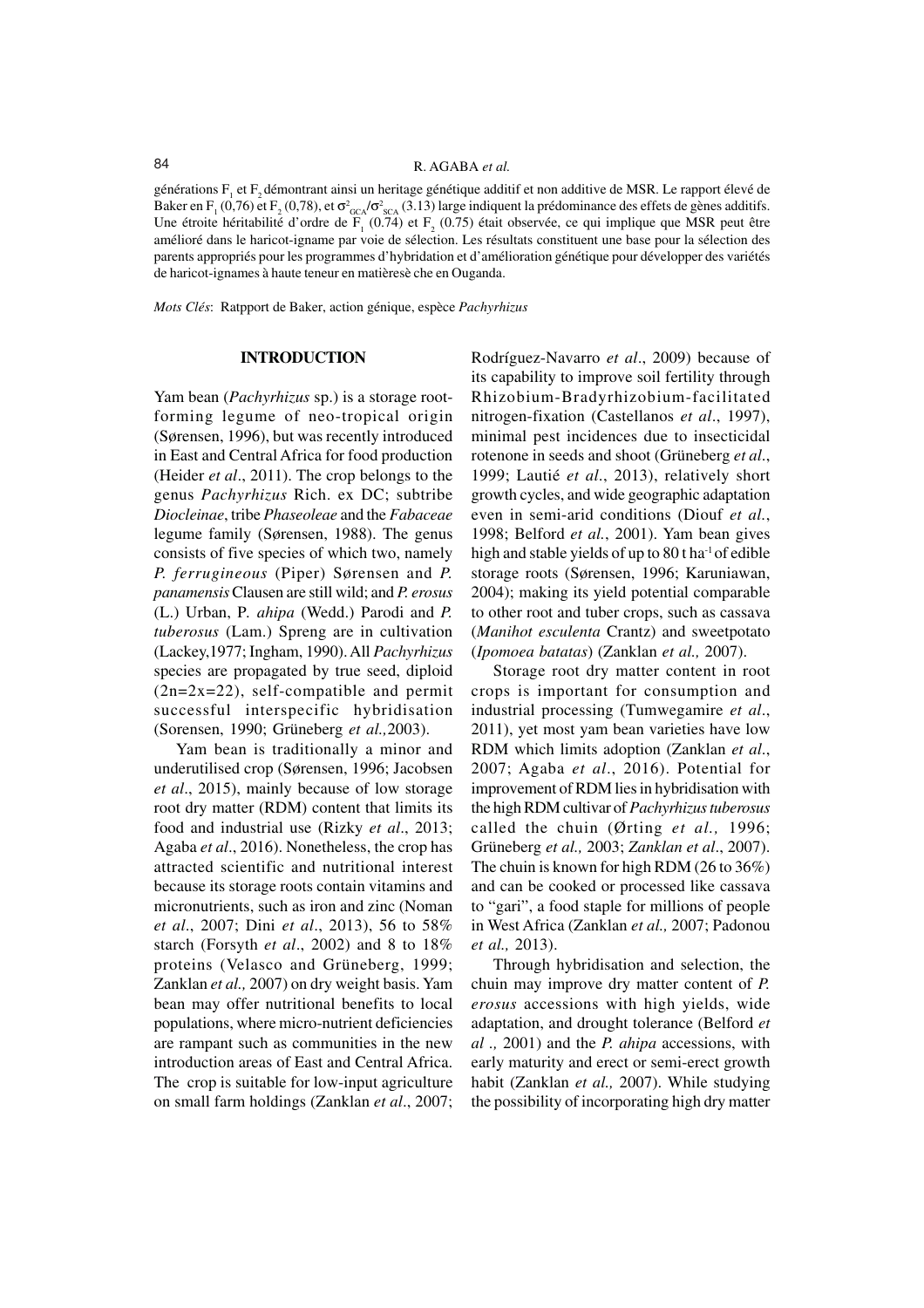from the chuin into the broader yam bean gene pool, Grüneberg *et al.* (2003) observed fertile and vigorous interspecific hybrids between *P. tuberosus-*chuin and *P. erosus* and *P. ahipa* accessions.

The improvement of storage RDM has been identified as a major breeding goal for yam beans (Grüneberg *et al.,* 2003; Zanklan *et al.,* 2007), but the crop remains genetically underexploited; with a general lack of genetic studies on dry matter content. A recent study by Jha and Singh (2014) reported positive and significant combining abilities (GCA and SCA effects) for quantitative traits in Mexican yam bean (*Pachyrhizus erosus* L. Urban) such as root yield, root length and root girth. However, these results have not been corroborated across the cultivated yam bean species and no progress has been made to study inheritance of RDM in yam beans. This study, therefore, was conducted to estimate variance components, combining ability and heritability so as to infer the inheritance of RDM in yam bean as a basis for improvement through selection.

## **MATERIALS AND METHODS**

**Experimental sites.** The field study was carried out at the National Crops Resources Research Institute (NaCRRI) at Namulonge in Central Uganda. It is located at  $0^0$  32'N and 32<sup>0</sup> 35'E, 1150 metres above sea level, and experiences a mean annual temperature of 22.2 <sup>o</sup>C and a bimodal rainfall pattern with a mean of 1270 mm. Namulonge is characterised by red ferralitic soils with low pH (4.9-5.0) (Tumwegamire *et al.*, 2011)

**Development of breeding populations.** Nine yam bean accessions, with varying RDM, were crossed to generate  $F_1$  progenies (Table 1). Three high dry matter cultivars belonging to *P. tuberosus-*chuin were used as male parents and crossed with six low dry matter female parents; three of which were *P. ahipa*

and three *P. erosus* accessions. The crosses were done following North Carolina II (NC II) mating design, with no reciprocals in accordance with Comstock and Robinson (1952) to generate a mixture of 16 full- and half-sib  $F_1$  families.

**Field evaluations.** The seeds of each of the 16  $F_1$  progenies and their 9 parents were planted under field conditions at Namulonge, during the first rains of April, 2013. Plots consisted of two ridges, each measuring 3 metres long and 1 metre apart. Seeds were sown on ridges by hand at a spacing of 0.3 metre between plants. Plots were arranged in a randomised complete block design (RCBD) and replicated twice due to limited seed.

The experiments were kept weed free and no reproductive pruning of flowers was done or fertilisers or agrochemicals applied during the crop growth cycle. From the  $F<sub>1</sub>$ experiment, seeds were allowed to mature and were harvested on single plant basis, dried and planted in an  $F<sub>2</sub>$  experiment during the first rains of 2014. However, two crosses, namely 209022 x 209015 and 209031 x 209015, did not produce  $F_1$  seed and were, therefore, excluded from the evaluations (Table 1).

**Data collection.** The  $F_1$  and  $F_2$  experiments were harvested six months after planting in 2013 and 2014, respectively. Three storage roots were randomly selected from each genotype and taken to the NaCRRI nutrition quality laboratory for determination of RDM. The sampled roots were washed thoroughly using flowing tap-water to minimise soil contamination, then peeled and sectioned into multiple longitudinal slices. The slices were mixed together and a sample of 100 g fresh weight was packed in polythene bags and vacuum-freeze dried at -31°C for 72 hours, using a vacuum freeze drier, YK-118-50, True-Ten Industries, Korea, 1995. The freeze dried samples were weighed immediately after leaving the freeze drier and their dry weight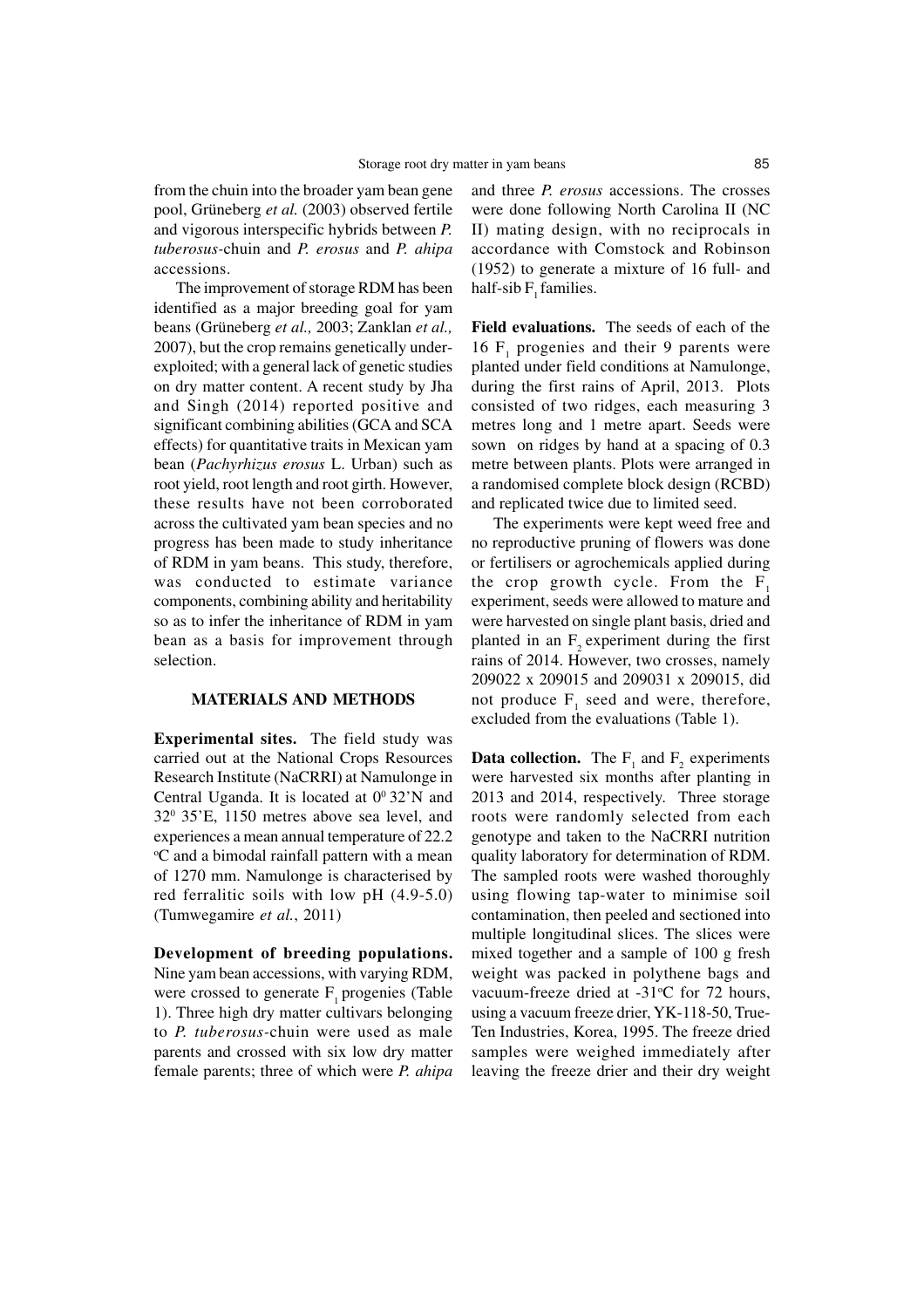# 86 R. AGABA *et al.*

| CIP code names |         | Species                       | Plant type | <sup>b</sup> RDM Classification |  |
|----------------|---------|-------------------------------|------------|---------------------------------|--|
| Crosses        | Parents |                               |            |                                 |  |
| 209076         | 209004  | P. ahipa                      | Erect      | Low RDM                         |  |
|                | 209013  | P. tuberosus - chuin cultivar | Spreading  | High RDM                        |  |
| 209077         | 209004  | P. ahipa                      | Erect      | Low RDM                         |  |
|                | 209014  | P. tuberosus - chuin cultivar | Spreading  | High RDM                        |  |
| 209079         | 209022  | P. ahipa                      | Erect      | Low RDM                         |  |
|                | 209013  | P. tuberosus - chuin cultivar | Spreading  | High RDM                        |  |
| 209078         | 209004  | P. ahipa                      | Erect      | Low RDM                         |  |
|                | 209015  | P. tuberosus - chuin cultivar | Spreading  | High RDM                        |  |
| 209080         | 209022  | P. ahipa                      | Erect      | Low RDM                         |  |
|                | 209014  | P. tuberosus - chuin cultivar | Spreading  | <b>High RDM</b>                 |  |
| 209082         | 209031  | P. ahipa                      | Erect      | Low RDM                         |  |
|                | 209013  | P. tuberosus - chuin cultivar | Spreading  | <b>High RDM</b>                 |  |
| 209083         | 209031  | P. ahipa                      | Erect      | Low RDM                         |  |
|                | 209014  | P. tuberosus - chuin cultivar | Spreading  | High RDM                        |  |
| 209085         | 209016  | P. erosus                     | Spreading  | Low RDM                         |  |
|                | 209013  | P. tuberosus - chuin cultivar | Spreading  | <b>High RDM</b>                 |  |
| 209086         | 209016  | P. erosus                     | Spreading  | Low RDM                         |  |
|                | 209014  | P. tuberosus - chuin cultivar | Spreading  | High RDM                        |  |
| 209087         | 209016  | P. erosus                     | Spreading  | Low RDM                         |  |
|                | 209015  | P. tuberosus - chuin cultivar | Spreading  | High RDM                        |  |
| 209088         | 209018  | P. erosus                     | Spreading  | Low RDM                         |  |
|                | 209013  | P. tuberosus - chuin cultivar | Spreading  | High RDM                        |  |
| 209089         | 209018  | P. erosus                     | Spreading  | Low RDM                         |  |
|                | 209014  | P. tuberosus - chuin cultivar | Spreading  | High RDM                        |  |
| 209090         | 209018  | P. erosus                     | Spreading  | Low RDM                         |  |
|                | 209015  | P. tuberosus - chuin cultivar | Spreading  | High RDM                        |  |
| 209091         | 209019  | P. erosus                     | Spreading  | Low RDM                         |  |
|                | 209013  | P. tuberosus - chuin cultivar | Spreading  | High RDM                        |  |
| 209092         | 209019  | P. erosus                     | Spreading  | Low RDM                         |  |
|                | 209014  | P. tuberosus - chuin cultivar | Spreading  | High RDM                        |  |
| 209093         | 209019  | P. erosus                     | Spreading  | Low RDM                         |  |
|                | 209015  | P. tuberosus - chuin cultivar | Spreading  | <b>High RDM</b>                 |  |

TABLE 1. CIP code names and characteristics of parents and crosses evaluated in  $F_1$  and  $F_2$  under field conditions at NaCRRI, Namulonge in Central Uganda

<sup>a</sup>CIP = International Potato Center;  $\frac{b}{b}$  RDM = storage root dry matter content; Low RDM< 20%; High RDM > 25%

recorded. RDM was calculated as the average difference between flesh and dry weight estimates (Wilken *et al.,* 2008).

**Statistical and genetic analyses.** Mean performance of the crosses and parents were obtained based on the general analysis of variance model in GenStat 14<sup>th</sup> edition (VSN International Ltd, Hemel Hempstead, UK) (Payne *et al.,* 2011). The means of crosses

were further processed using the general combining ability model in which male and female parents were fited as fixed factors and the residual taken as an estimate of SCA effects (female x male interaction). GCA effects were estimated from the parameter estimates for parents from the ANOVA of North Carolina II design (NCII); while the SCA effects were calculated as the difference between the observed and predicted means of RDM in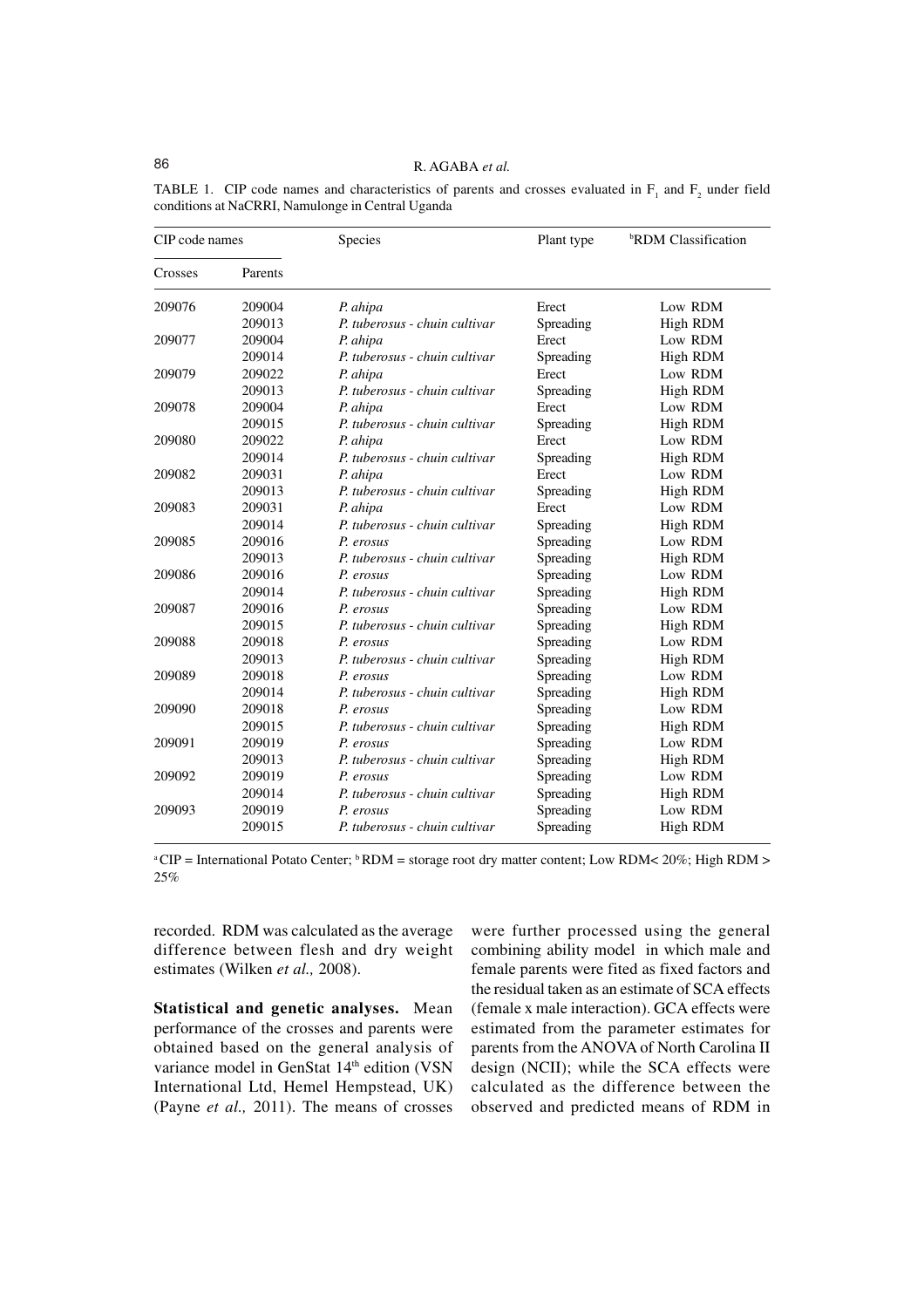crosses. The significance of GCA and SCA effects were tested using a standard t-test. The estimates of narrow sense heritability (NSH), broad sense heritability (BSH) and Baker's ratio were calculated from the GCA and SCA variance components analysis following Falconer *et al.* (1996);

$$
NSH = [\sigma^{2}_{\text{GCA(Female)}} + \sigma^{2}_{\text{GCA(Male)}}] / [\sigma^{2}_{\text{GCA(Female)}}
$$

$$
+\sigma^2_{\text{GCA(Male)}}+\sigma^2_{\text{SCA}}+\sigma^2_{\text{e}}],
$$

Where:

 $\sigma^2$  = Sample variance,

 $[\sigma^2_{GCA (Female)} + \sigma^2_{GCA (Male)}] = Additive gene$ effects,

 $\left[\sigma^2_{\text{GCA(Female)}} + \sigma^2_{\text{GCA(Male)}} + \sigma^2_{\text{SCA}} + \sigma^2_{\text{e}}\right] =$ Phenotypic effects, and

 $\sigma_{\rm e}^2$  = Error variance

While BSH, which estimates the proportion of phenotypic variation due to total genetic effects:

$$
BSH = [\sigma^{2}_{GCA (Female)} + \sigma^{2}_{GCA (Male)} + \sigma^{2}_{SCA}) / (\sigma^{2}_{GCA (Female)} + \sigma^{2}_{GCA (Male)} + \sigma^{2}_{SCA} + \sigma^{2}_{e}],
$$

Where:

$$
[\sigma^{2}_{\text{GCA (Female)}} + \sigma^{2}_{\text{GCA (Male)}} + \sigma^{2}_{\text{SCA}}] =
$$

Total genetic effects, and

$$
[\sigma^2_{\text{GCA (Female)}} + \sigma^2_{\text{GCA}}
$$

 $_{\text{(Male)}} + \sigma_{\text{SCA}}^2 + \sigma_{\text{e}}^2$  = Phenotypic effects

Then Baker's ratio (BR) was calculated as:

$$
BR = [\sigma^{2}_{GCA (Female)} + \sigma^{2}_{GCA (Male)}) / [\sigma^{2}_{GCA (Female)} +
$$
  

$$
\sigma^{2}_{GCA (Male)} + \sigma^{2}_{SCA}]
$$

The gene action controlling inheritance of RDM in yam bean was inferred from the relative magnitudes of GCA and SCA. Baker's ratio was used to estimate the relative significance of additive and non-additive gene effects (Baker, 1978). In the estimation of genetic parameters using NCII ANOVA, we assumed no maternal effects and epistasis (Kearsey and Pooni, 1998) in the inheritance of RDM in yam beans.

## **RESULTS**

**Analysis of variance.** The mean squares of crosses were highly significant (P< 0.001) in both  $F_1$  and  $F_2$  generations (Table 2). Also, the mean squares for male general combining ability (GCA<sub>male</sub>) were significant (P<0.01) for RDM in both  $F_1$  and  $F_2$  generations. However, the GCA estimates for female parents were not consistent across  $F_1$  and  $F_2$  generations, giving significant (P<0.001) mean squares only in  $F_2$ . Moreover, the mean squares for female GCA affects were four times higher than for the male parents in the  $F_2$  generation (Table 2). The interaction mean squares between male and female parents (SCA effects) were highly significant (P<0.001) in both  $F_1$  and  $F_2$ generations. The variance components for GCA effects were higher than SCA effects giving a predictability ratio ( $\sigma_{GCA}^2/\sigma_{SCA}^2$ ) higher than unity for males in  $F_1$  as well as females in  $F_2$  (Table 2). The predictability ratio for  $GCA<sub>male</sub>$  were three times as large as the SCA effects ( $\sigma_{GCA}^2/\sigma_{SCA}^2 = 3.13$ ) in F<sub>1</sub> generation. However, the combining ability of both parents was not consistent because the predictability ratio for female parents and male parents in  $F<sub>1</sub>$ and  $F_2$ , respectively, were lower than unity.

**Heritability and Bakars' ratio.** The RDM showed high narrow sense heritability estimates namely, 0.74 in  $F_1$  and 0.75 in  $F_2$ generation. Similarly, the broad sense heritability estimates were high (0.97) across  $F_1$  and  $F_2$  generations. Baker's ratio estimates for RDM were also consistently high at 0.76 and 0.78 in  $F_1$  and  $F_2$ , respectively (Table 2).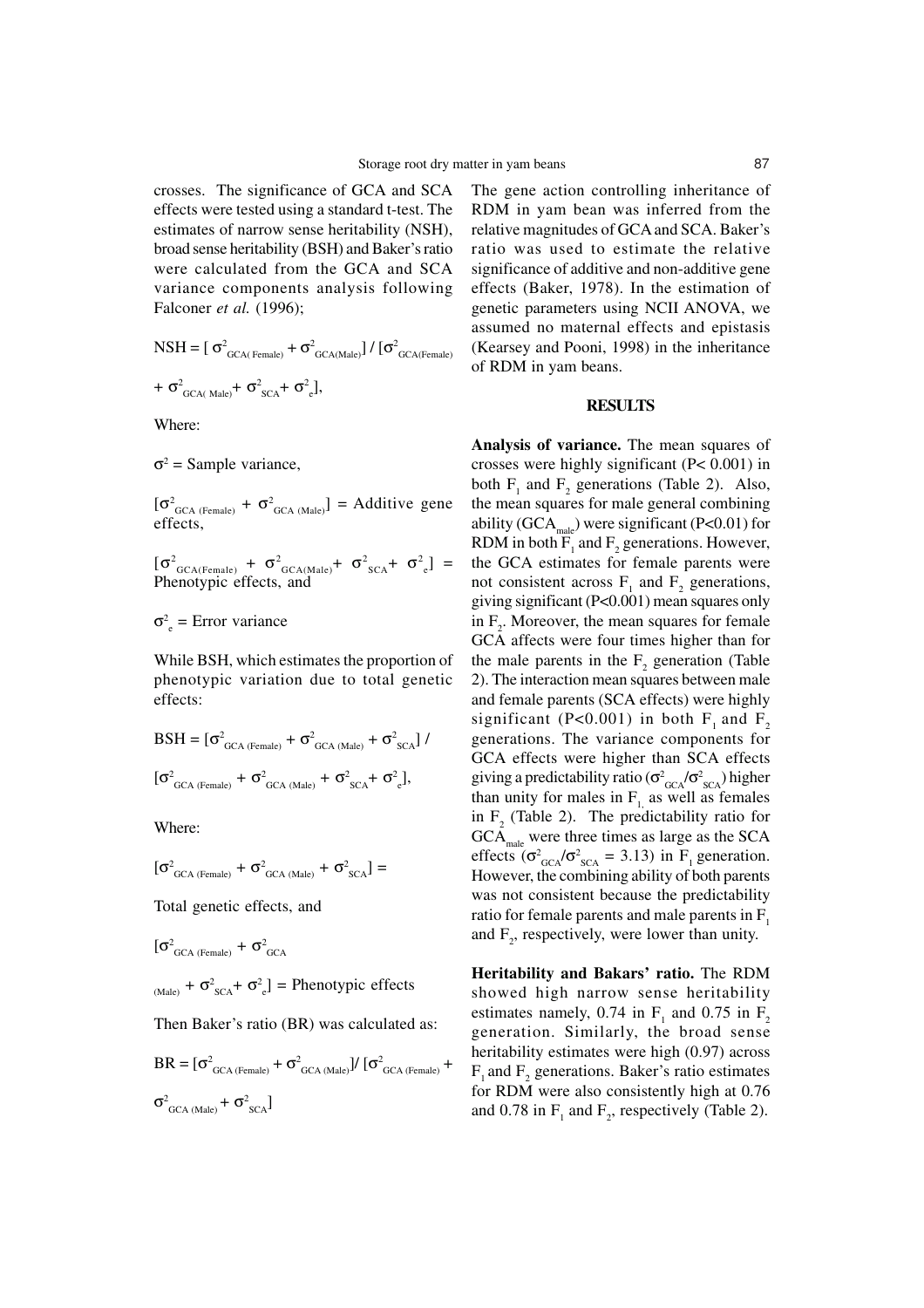88 R. AGABA *et al.*

|                                         | df | $F_1$ Population |          | F, Population |          |
|-----------------------------------------|----|------------------|----------|---------------|----------|
| Source of variation                     |    | Mean squares     | F test   | Mean squares  | F test   |
| Crosses                                 | 15 | 22.23***         | 9.18E-08 | 22.79***      | 2.85E-13 |
| $\text{GCA}_{\text{female}}$            | 5  | 0.91             | 0.757449 | 39.37         | 6.56E-13 |
| <b>GCA</b><br>male                      | 2  | 72.25***         | 2.39E-08 | $10.54**$     | 0.001394 |
| <b>SCA</b>                              | 8  | 23.05***         | 5.99E-07 | 14.44***      | 1.02E-07 |
| Residual                                | 23 | 1.745            |          | 1.38          |          |
| $CV\%$                                  |    | 6.16             |          | 6.63          |          |
| Variance components                     |    |                  |          |               |          |
| $\sigma^2 GCA_{\rm F}$                  |    | 0.52             |          | 28.53         |          |
| $\sigma^2 GCA_M$                        |    | 41.40            |          | 7.64          |          |
| $\sigma_2$ SCA                          |    | 13.21            |          | 10.46         |          |
| $\sigma^2 GCA_r/\sigma^2 SCA$           |    | 0.04             |          | 2.73          |          |
| $\sigma^2 GCA_M^{\dagger}/\sigma^2 SCA$ |    | 3.13             |          | 0.73          |          |
| <b>NSH</b>                              |    | 0.74             |          | 0.75          |          |
| <b>BSH</b>                              |    | 0.97             |          | 0.97          |          |
| Bakers' ratio                           |    | 0.76             |          | 0.78          |          |

TABLE 2. Mean squares, combining abilities, heritabilities and Baker's ratios for RDM in  $F_1$  and  $F_2$  yam bean progenies evaluated at Namulonge in Central Uganda

 $df = degrees of freedom$ ;  $CV = coefficient of variation$ ;  $GCA = General combining ability$ ;  $SCA = specific$ combining ability; NSH = Narrow sense heritability; BSH = Broad sense heritability;  $\sigma^2$  = variance; F = Female; M= Male; \*\* and \*\*\* significant at P<0.01 and<0.001, respectively

**Combining ability effects.** On the basis of the estimated GCA effects (Table 3), male parent 209014 contributed positive and significant GCA effects  $(P<0.001)$  in F, and  $F_2$  generation while female parents; 209016 and 209018 showed significant and positive GCA effects only in  $F_2$  generation. Negative and significant GCA effects were recorded for male parent 209013 in both  $F_1$  and  $F_2$ , as well as female parent, 209022 in  $F_2$  generation.

SCA effects were highly significant (P<0.001) for crosses 209022 x 209013 and 209022 x 209014 in  $F_1$  generation, but these crosses did not produce  $F_2$  seed and could not be evaluated in the  $F_2$  experiment (Table 4). Crosses that gave positive SCA effects across  $F_1$  and  $F_2$  included 209004 x 209014, 209016 x 209013, 209018 x 209013, 209018 x 209015 and 209019 x 209013 (Table 4). Conversely,

the cross 209019 x 209014 had negative SCA effects in both  $F_1$  and  $F_2$  generations.

**Performance of parents and progenies.** The RDM values for crosses in F. generation varied from 10.32% in 209022 x 209013 to 34.11% in 209022 x 209014 (Fig. 1). However, the best performing cross (209022 x 209014) in  $F_1$  generation did not produce  $F$ , seed and was eliminated from further analysis.

The cross 209004 x 209014 with RDM of 25.43% was the next best, and consistently performed better than the respective means in  $F_1$  and  $F_2$  populations. Whereas crosses, 209016 x 209013 and 209016 x 209014 had less RDM than the population mean of 21.43% in  $F_1$  generation, the same crosses rebounded with higher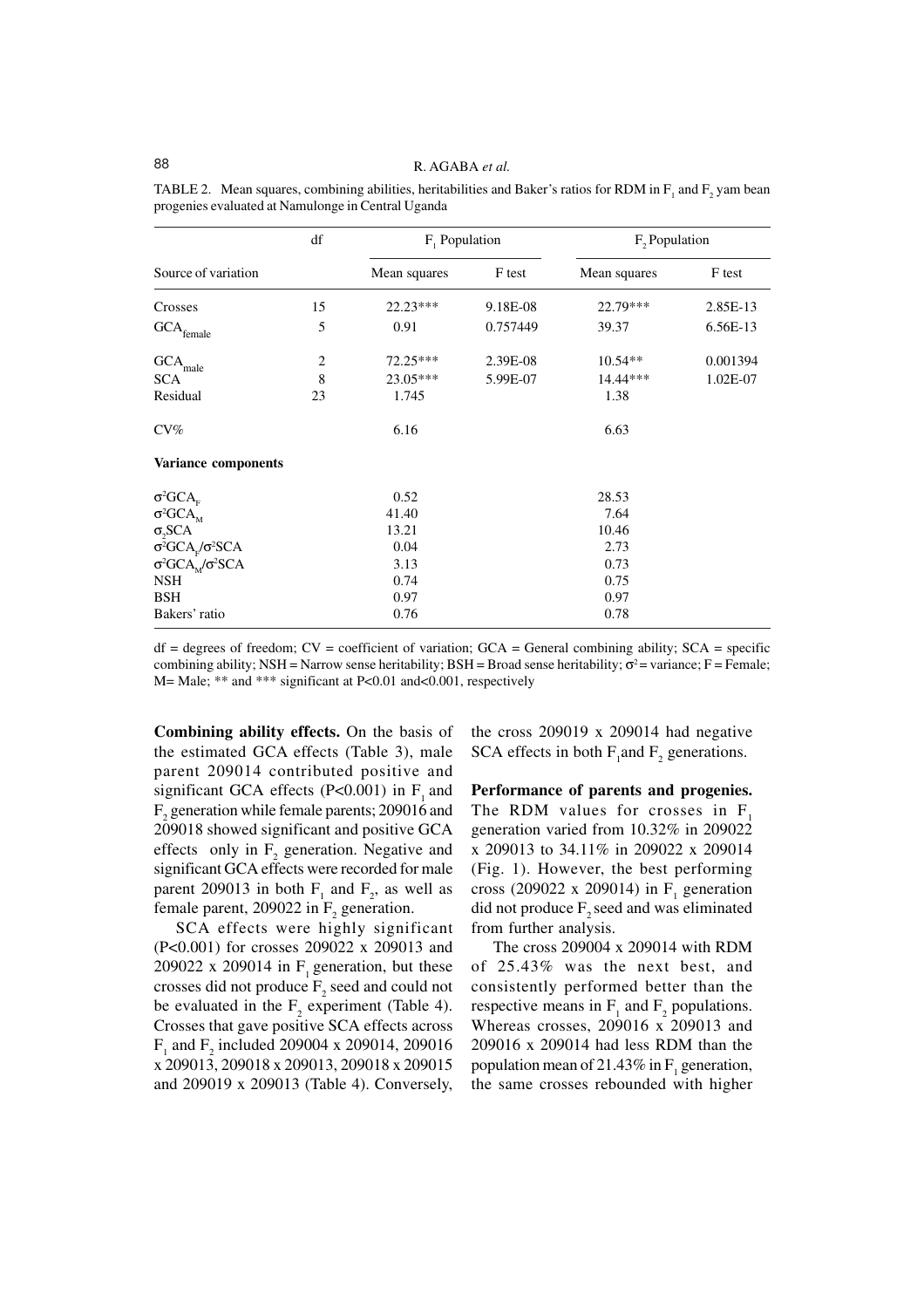| Parent | GCA effects   |                           |  |
|--------|---------------|---------------------------|--|
|        | F, Population | F <sub>2</sub> Population |  |
| 209013 | $-3.701***$   | $-1.137***$               |  |
| 209014 | $3.169***$    | $1.683***$                |  |
| 209015 | 0.799         | $-0.397$                  |  |
| 209004 | 0.376         | 0.373                     |  |
| 209016 | $-0.924$      | $3.323***$                |  |
| 209018 | 0.116         | $3.163***$                |  |
| 209019 | $-0.124$      | $-0.887$                  |  |
| 209022 | 1.056         | $-10.307$ ***             |  |
| 209031 | $-0.224$      | $-0.817$                  |  |
| SE     | 1.159         | 2.985                     |  |

TABLE 3. General combining ability (GCA effects) for RDM in the  $F_1$  and  $F_2$  yam bean progenies evaluated at Namulonge in Central Uganda

SE = Standard error; \*\*\* Significant at P<0.001

TABLE 4. Specific combining ability (SCA) effects for RDM in  $F_1$  and  $F_2$  yam bean progenies evaluated at Namulonge in Central Uganda

|                 | <b>SCA</b> estimates |                           |  |
|-----------------|----------------------|---------------------------|--|
| Crosses         | $F_1$ Population     | F <sub>2</sub> Population |  |
| 209004 x 209013 | 0.086                | $-2.197$                  |  |
| 209004 x 209014 | 0.46                 | 0.499                     |  |
| 209004 x 209015 | $-0.546$             | 1.698                     |  |
| 209016 x 209013 | 1.423                | 3.59                      |  |
| 209016 x 209014 | $-2.134$             | 0.716                     |  |
| 209016 x 209015 | 0.711                | $-4.306$                  |  |
| 209018 x 209013 | 2.22                 | 1.383                     |  |
| 209018 x 209014 | $-2.627$             | $-2.711$                  |  |
| 209018 x 209015 | 0.407                | 1.328                     |  |
| 209019 x 209013 | 3.09                 | 0.327                     |  |
| 209019 x 209014 | $-2.517$             | $-1.607$                  |  |
| 209019 x 209015 | $-0.573$             | 1.281                     |  |
| 209022 x 209013 | $-8.462***$          |                           |  |
| 209022 x 209014 | 8.462 ***            |                           |  |
| 209031 x 209013 | 1.643                | $-3.103$                  |  |
| 209031 x 209014 | $-1.643$             | 3.103                     |  |
| S.E             | 1.868                | 0.959                     |  |

 $S.E = standard error; ** significant at P<0.001$ 

RDM values at 23.5 and 22.4% respectively, in comparison to the mean of 17.73% in the  $F_2$  generation. Crosses, 209004 x 209015, 209018 x 209014, 209018 x 209015 and 209031 x 209014, had higher dry matter values than their respective generation means across  $F_1$  and  $F_2$  populations. The cross 209022 x 209013 had the lowest RDM at 10.32 and 5.89% in  $F_1$  and  $F_2$  generations, respectively. The evaluated parents could be classified into two groups, namely high dry matter genotypes (209013, 209014 and 209015) with a range of 29.32 to 33.21% and the low dry matter group (209004, 209016, 209018, 209019, 209022 and 209031) with RDM of 7.83 to 15.72% (Fig. 1).

### **DISCUSSION**

**Genetic variability and inheritance of RDM.**

The combining ability analysis revealed significant variances for both GCA and SCA effects demonstrating that both additive and non-additive gene effects play vital roles in the expression of RDM in early generations of yam bean breeding. The results revealed the presence of significant genetic variation between crosses and among both male and female parents indicating potential for selection of high dry matter lines to improve RDM in yam beans. GCA mean squares were three and two times higher than SCA mean squares for males and females in  $F_1$  and  $F_2$ , respectively (Table 2) which suggested preponderance of additive gene action in the inheritance of RDM. Nonetheless, significant SCA mean squares for RDM in  $F_1$  and  $F_2$  indicated non-allelic interaction among the parents and demonstrated inconsistence of males over different female parents across the two generations.

High narrow sense heritability suggested that the performance of the progenies could be succinctly predicted from the parents and confirmed potential for selection of superior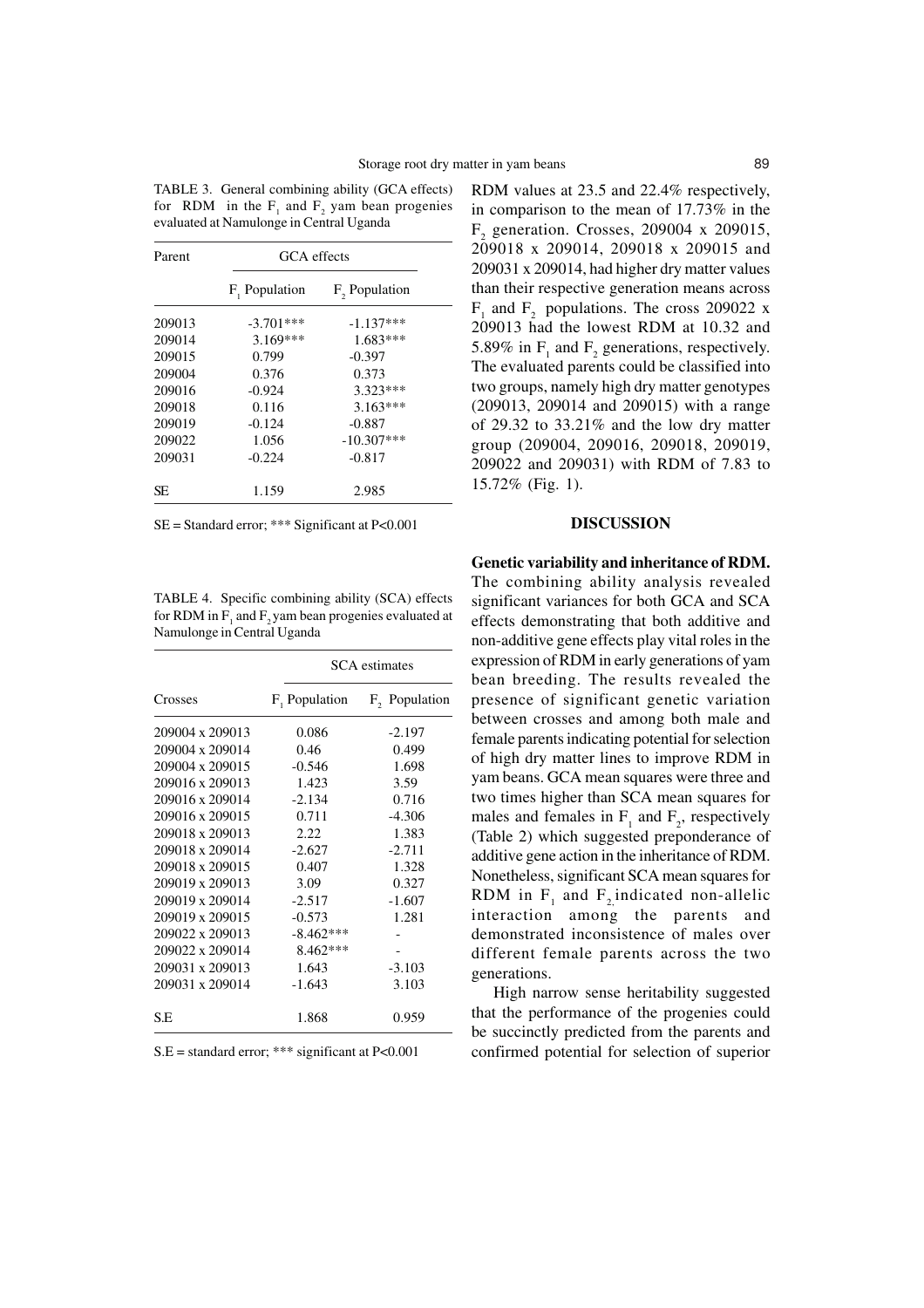



Figure 1. Storage root dry matter content of parents and crosses in  $F_1$  and  $F_2$  yam bean populations evaluated

genotypes with significant response to selection for RDM in early generations of yam bean breeding. The broad sense heritability was similarly high indicating the genetic potential of the parents to largely pass on the RDM trait to subsequent generations. This result is in agreement with the findings by Grüneberg *et al.* (2003) which demonstrated that introgression of high RDM from the chuin into the remaining cultivated yam bean gene pool was possible resulting in feritle and vigorous progenies. High heritability estimates for RDM and associated traits in yam beans have been

reported elsewhere (Sørensen, 1996; Agaba *et al*., 2016).

The high estimates for Baker's ratio in  $F_1$ and  $F_2$  generations (Table 2) indicated the importance of additive genetic effects in the inheritance of RDM in yam bean which suggests that the genes controlling RDM can easily be fixed in advanced generations. A ratio that is closer to unity enhances the argument for predominance of additive genes in the inheritance of the trait. High Baker's ratio reveals the relative importance of GCA to SCA effects in the genetic determination of RDM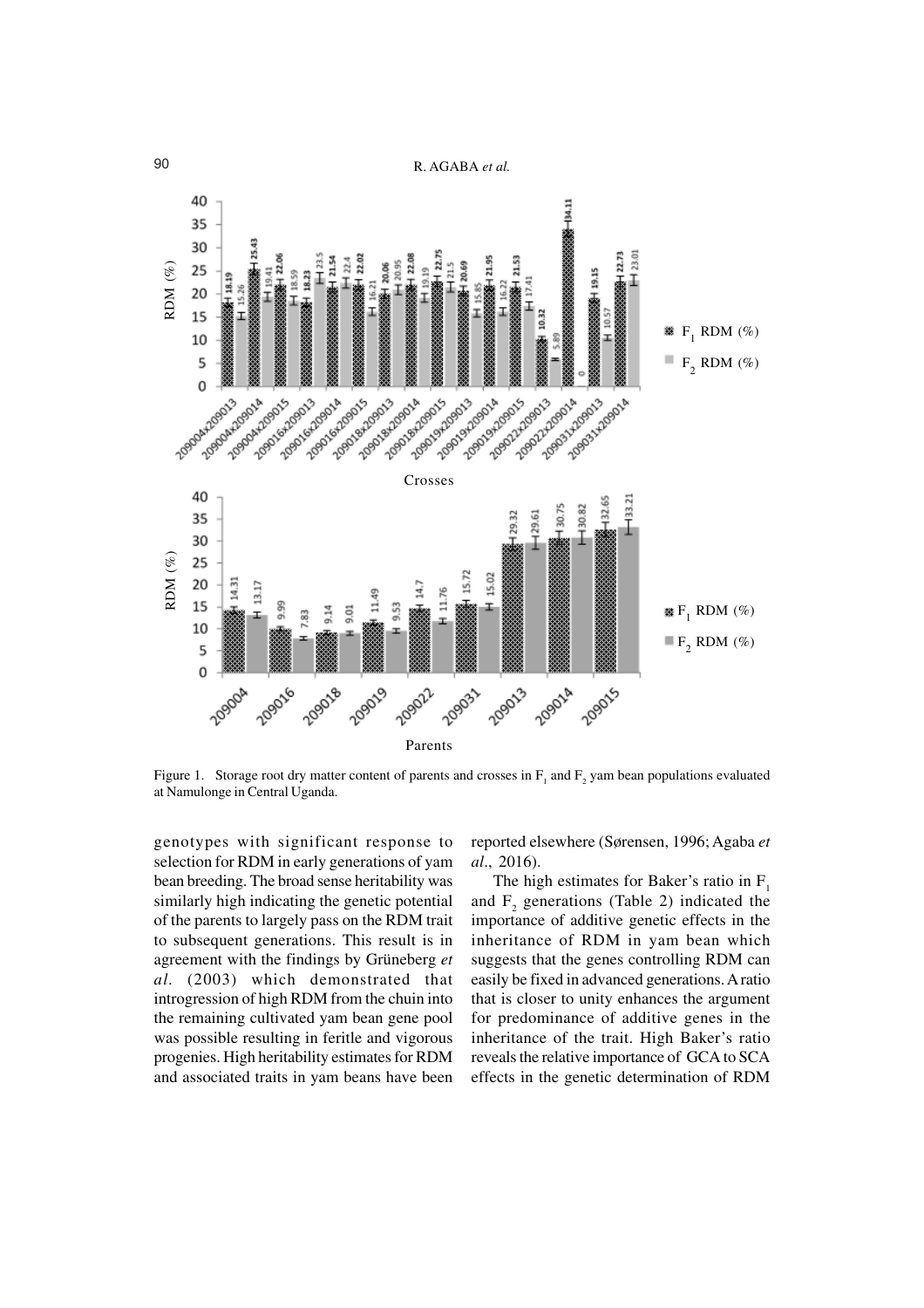in yam beans, and shows that progeny performance can be predicted based on GCA effects of parents. This observation is supported by the argument that the ratio of additive to non-additive variance in a population gives an indication of relative importance of GCA and SCA estimates in predicting progeny performance (Owolade *et al.,* 2009).

High predictability ratios  $(\sigma_{GCA}^2/\sigma_{SGA}^2)$ confirmed the prevalence of additive gene effects in the inheritance of RDM. Bi *et al.* (2015) argued that a large ratio between GCA and SCA effects reveals the relevance of additive gene effects while a small value signifies the presence of dominant and/or epistatic gene effects. This finding rationalises our earlier notion that additive gene effects are more influential than non-additive gene effects in the inheritance of RDM in yam beans.

The presence of additive gene effects indicates a high chance for predicting the performance of progenies based on phenotypic scores of the parents. The action of additive gene effects in the inheritance of RDM is supported by the arguments of Grüneberg *et al.* (2003), that improvement of root dry matter content in the yam beans is possible through inter- and intra- specific hybridisation. However, gene effects in the present study might have been overestimated because combining ability studies from one location tend to have high genetic effects and capture less environmental variance. Such results cannot be generalised beyond the particular test environment. Consequently, increasing sample size, replication and testing of progenies across multi-locations might improve genetic parameter estimates for RDM in yam beans.

**Combining abilities.** Significant GCA effects were observed for several parents in this study (Table 3) suggesting the presence of additive gene effects in the expression of RDM among the parents. The positive GCA effects obtained identified most of the current parents with potential for use in breeding programmes to develop high RDM yam bean varieties. Female

parents; 209016 and 209018 had high GCA effects which made them good combiners for improvement of RDM in yam beans. The male parent, 209014 had significant GCA effects which identified it as the only good combiner for improvement of RDM among the three *P. tuberosus-*chuins used. According to Kearsey and Pooni (1998), the magnitudes of GCA and SCA estimates shows the importance of additive and non-additive gene effects in the inheritance of quantitative traits and offer vital genetic information about potential genetic progress in breeding programmes. Therefore, a breeder may use the current parents (209014, 209016 and 209018) to improve RDM in yam beans through interspecific hybridisations. These parents might constitute vital sources of high RDM genes for initiating a breeding programme to improve RDM among the yam bean germplasm in Uganda. The results further identified the parents with positive but non-significant GCA estimates either in  $F_1$  or  $F_2$  (209015, 209004, and 209022) as suitable genotypes for inclusion in yam bean breeding programmes. Conversely, parents with negative significant GCA effects, namely, 209013 and 209022 are less desirable in the development of high dry matter yam beans because such parents might be poor combiners for RDM.

Crosses with positive SCA effects in  $F_1$  and  $F_2$  (Table 4) represent promising families to select for high RDM genotypes in future yam bean breeding programmes. It was observed that crosses with positive and significant SCA effects also gave high values of RDM compared to the population means in  $F_1$  and  $F_2$  generations. Such associations between SCA effects and mean performance of the crosses have been reported in yam beans (Jha and Singh, 2014), suggesting that enviromental factors suh as drought would influence RDM of root crops. This findng is supported by the obervations of Zanklan *et al*. (2007) which reaveled high root dry matter content in yam beans grown under water stressed conditions at Niaouli compared to the irrigated location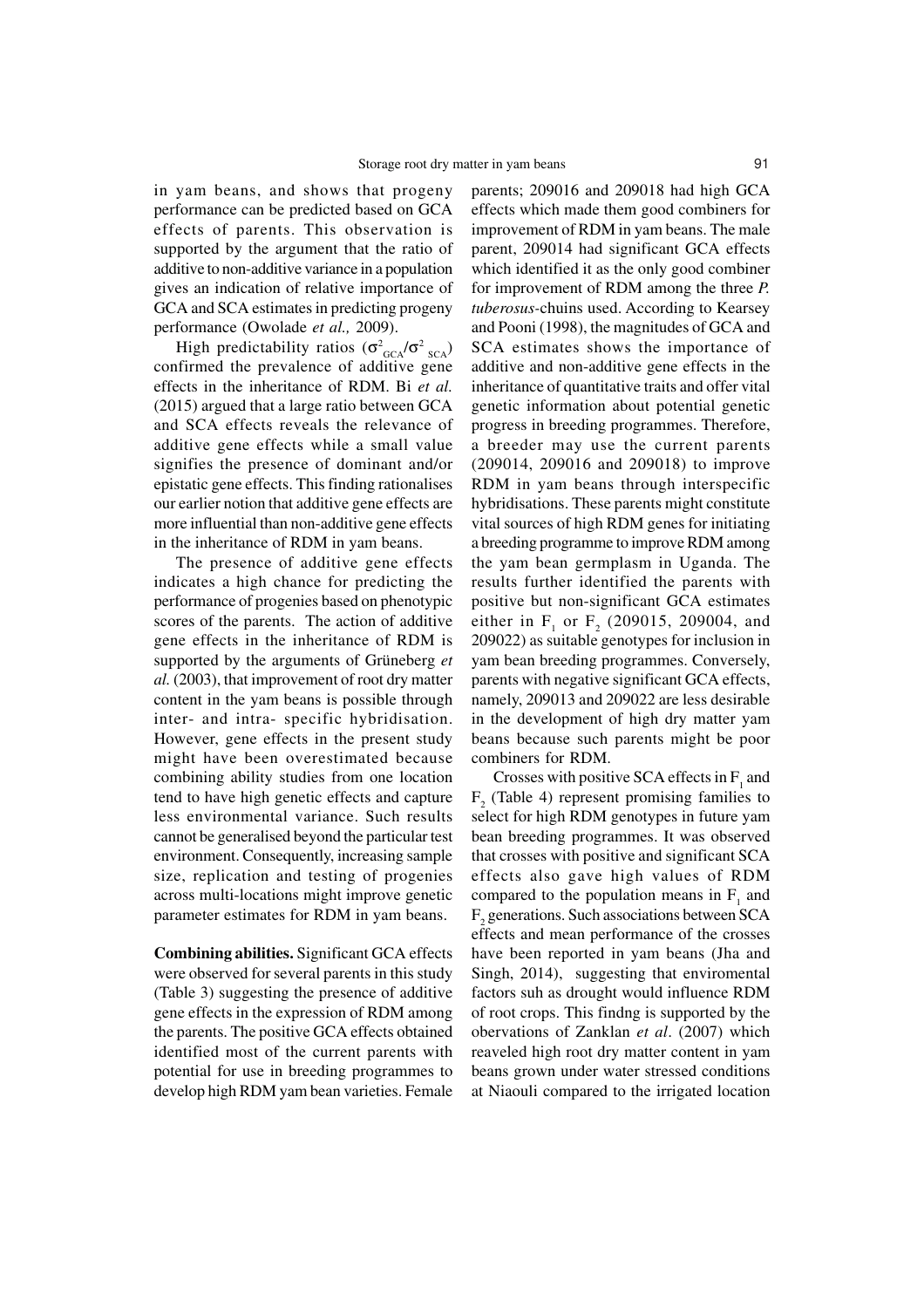#### **CONCLUSION**

at Songhai in Benin. The crosses that failed to produce  $F<sub>2</sub>$  seed in this study demonstrated the inherent low rate of successful crossings and high rates of flower abortions associated with interspecific hybridisation among *Pachyrhizus* species (Grüneberg *et al.,* 2003).

Previously, significant GCA and SCA effects and predominance of additive genes for inheritance of root traits such as root length, girth yield and earliness in yam beans were reported by Jha and Singh (2014). Even though Jha and Singh (2014) did not investigate the dry matter trait, it could be hypothesised that inheritance of RDM would not significantly deviate from the other quantitative root traits in yam beans.

**Dry matter in parents and progenies.** The mean RDM content of parents and crosses in the evaluated yam bean germplasm (Fig. 1) falls within the ranges reported elsewhere (Sørensen, 1996; Grüneberg *et al.,* 2003; Zanklan *et al.,* 2007). However, the yam bean parents used in this study can be categorised into the low RDM genotypes (*P. erosus* and *P. ahipa*) and high dry matter genotypes that belong to *P. tuberosus -* chuin cultivar. The chuin is the only high dry matter cultivar among the four groups of *P. tuberosus* known as Ashipa, Yushpe, and Jíquima cultivars (Sørensen, 1996). Recent molecular characterisation has shown a clear separation between chuin and Ashipa cultivar groups (Santayana *et al.,* 2014). The use of the chuin in this study demonstrated high transmissibility of the RDM trait in yam beans, and the results demonstrated high potential for crop improvement and integration of the yam bean into new farming systems in Africa as envisaged by Zanklan *et al.,* 2007 and Heider *et al.,* 2011. This finding revealed that the evaluated yam bean germplasm has potential for improvement of storage root dry matter content (RDM) which could accelerate adoption of the crop in Uganda where high dry matter trait is preferred among root crops for consumption and industrial applications.

This study demonstrates that the evaluated yam bean germplasm has potential for improvement of storage root dry matter content (RDM) in yam beans. It is also clear that the inheritance of RDM in yam beans is conditioned by both additive and non-additive gene effects; although additive gene action is predominant and associated with high Baker's ratios and narrow-sense heritabilities across  $F_1$  and  $F_2$ generations. The predominance of GCA over SCA variance suggest that stringent early generation selection would be effective to improve RDM in the current yam bean germplasm. The identified suitable parents and crosses should enhance selection of breeding strategies for high genetic gain in the development of high dry matter varieties in future yam bean breeding programmes.

## **ACKNOWLEDGEMENT**

The authors acknowledge the National Crops Resources Research Institute (NaCRRI)- Namulonge for provision of field and laboratory resources. We thank Dr. Ruth Albertyn for the critical reviews and tutorials in scholarly writing offered to the first author during the drafting of this manuscript. This research was funded by the International Potato Center (CIP) with a grant from the Belgium Development Corporation (BTC). Additional funding was obtained from the Regional Universities Forum for Capacity Building in Africa (RUFORUM) under the grant, "Training the next generation of scientists" with funding from Carnegie Cooperation of New York.

#### **REFERENCES**

Agaba, R., Tukamuhabwa, P., Rubaihayo, P., Tumwegamire, S., Ssenyonjo, S., Mwanga, R.O.M., Ndirigwe, J. and Grüneberg, W.J. 2016. Genetic variability for yield and nutritional quality in yam bean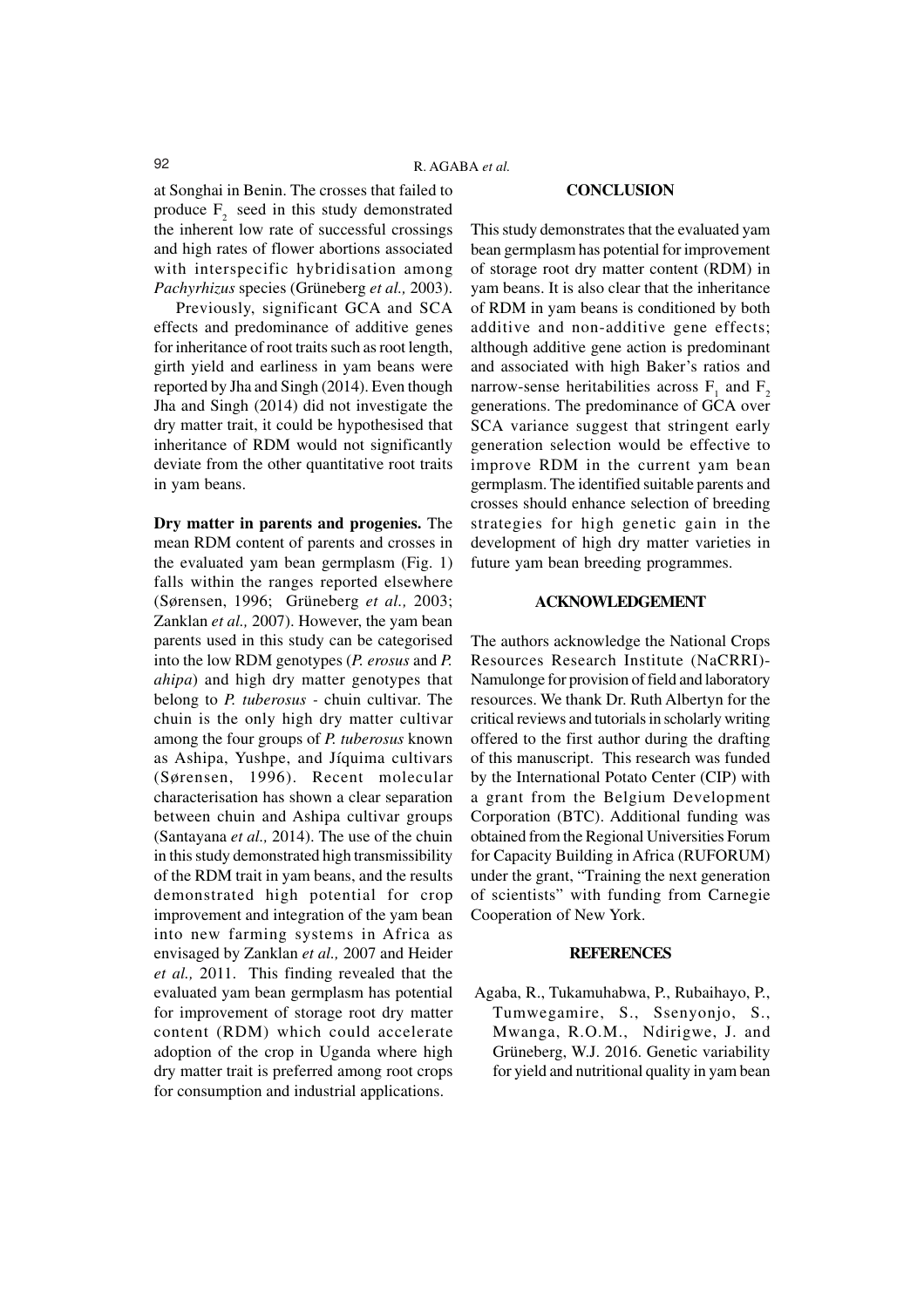(*Pachyrhizus* sp.). *HortScience* 51(9): 1079-1086.

- Baker, R. 1978. Issues in diallel analysis. *Crop Science* 18(4): 533-536.
- Belford, E.J., Karim, A.B. and Schröder, P. 2001. Exploration of the tuber production potential of yam bean (*Pachyrhizus erosus* (L.) Urban) under field conditions in Sierra Leone. *Journal of Applied Botany* 75(1- 2): 31-38.
- Bi, Y., Li, W., Xiao, J., Lin, H., Liu, M., Liu, M., Luan, X., Zhang, B., Xie, X., Guo, D. and Lai, Y. 2015. Heterosis and combining ability estimates in isoflavone content using different parental soybean accessions: Wild soybean, a valuable germplasm for soybean breeding. *PLoS ONE* 10(1): e0114827.
- Castellanos, J., Zapata, F., Badillo, V., Peña-Cabriales, J., Jensen, E. and Heredia-García, E. 1997. Symbiotic nitrogen fixation and yield of *Pachyrhizus erosus* (L.) urban cultivars and *Pachyrhizus ahipa* (WEDD) parodi landraces as affected by flower pruning. *Soil Biology and Biochemistry* 29(5): 973-981.
- Comstock, R. and Robinson, H. 1952. Genetic parameters, their estimation and significance. *Proceedings of the 6th International Grosslands Conference*, 1952. 284-291.
- Dini, C., Doporto, M.C., García, M.A. and Viña, S.Z. 2013. Nutritional profile and antinutrient analyses of *Pachyrhizus ahipa* roots from different accessions. *Food Research International* 54(1): 255-261.
- Diouf, O., Ray-Macauley, H. and Annerose, D. 1998. Tuber-pod competition and drought responses in Yam Bean [*Pachyrhizus ahipa* (Wedd.) Parodi]. 2nd International symposium on tuberous legumes, Celaya (Mexico), 5-8 August 1996.
- Falconer, D., and Mackay, T. 1996. Introduction to quantitative genetics.  $4<sup>th</sup>$ Edn (Longman Group Ltd: Essex, UK).
- Forsyth, J.L., Ring, S.G., Noel, T.R., Parker, R., Cairns, P., Findlay, K. and Shewry, P.R.

2002. Characterization of starch from tubers of yam bean (*Pachyrhizus ahipa*). *Journal of Agricultural and Food Chemistry* 50(2): 361-367.

- Grüneberg, W.J., Freynhagen-Leopold, P. and Delgado-Váquez, O. 2003. A new yam bean (*Pachyrhizus* spp.) interspecific hybrid. *Genetic Resources and Crop Evolution* 50(7): 757-766.
- Grüneberg, W.J., Goffman, F.D. and Velasco, L. 1999. Characterization of yam bean (*Pachyrhizus* spp.) seeds as potential sources of high palmitic acid oil. *JAOCS, Journal of the American Oil Chemists' Society* 76(11):1309-1312.
- Heider, B., Tumwegamire, S., Tukamuhabwa, P., Ndirigwe, J., Bouwe, G., Bararyenya, A., Hell, K., Leclercq, J., Lautié, E. and Wassens, R. 2011. Nutritional improvement of yam bean and sustainability of farming systems in Central and West Africa. *African Crop Science Journal* 10: 93-95.
- Ingham, J.L. 1990. Systematic aspects of phytoalexin formation within tribe Phaseoleae of the Leguminosae (subfamily: *Papilionoideae*). *Biochemical Systematics and Ecology* 18(5): 329-343.
- Jacobsen, S.-E., Sørensen, M., Pedersen, S. M. and Weiner, J. 2015. Using our agrobiodiversity: plant-based solutions to feed the world. *Agronomy for Sustainable Development* 35(4): 1217-1235.
- Jha, V. and Singh, B. 2014. Combining ability analysis for quantitative traits in yam bean [*Pachyrhizuserosus* (L.) Urb.]. *Annals of Agri Bio Research* 19(2): 243-246.
- Karuniawan, A. 2004. Cultivation status and genetic diversity of yam bean (*Pachyrhizus erosus*) in Indonesia. Msc.Dissertation Universitaet of Goettingen, Cuvillier Verlag Goettingen, Germany.Retrived from https:/ /goo.gl/nBJhBy, on January 4, 2017.
- Kearsey, M.J. and Pooni, H.S. 1998. The genetical analysis of quantitative traits, United Kingdom, Stanley Thornes (Publishers) Ltd.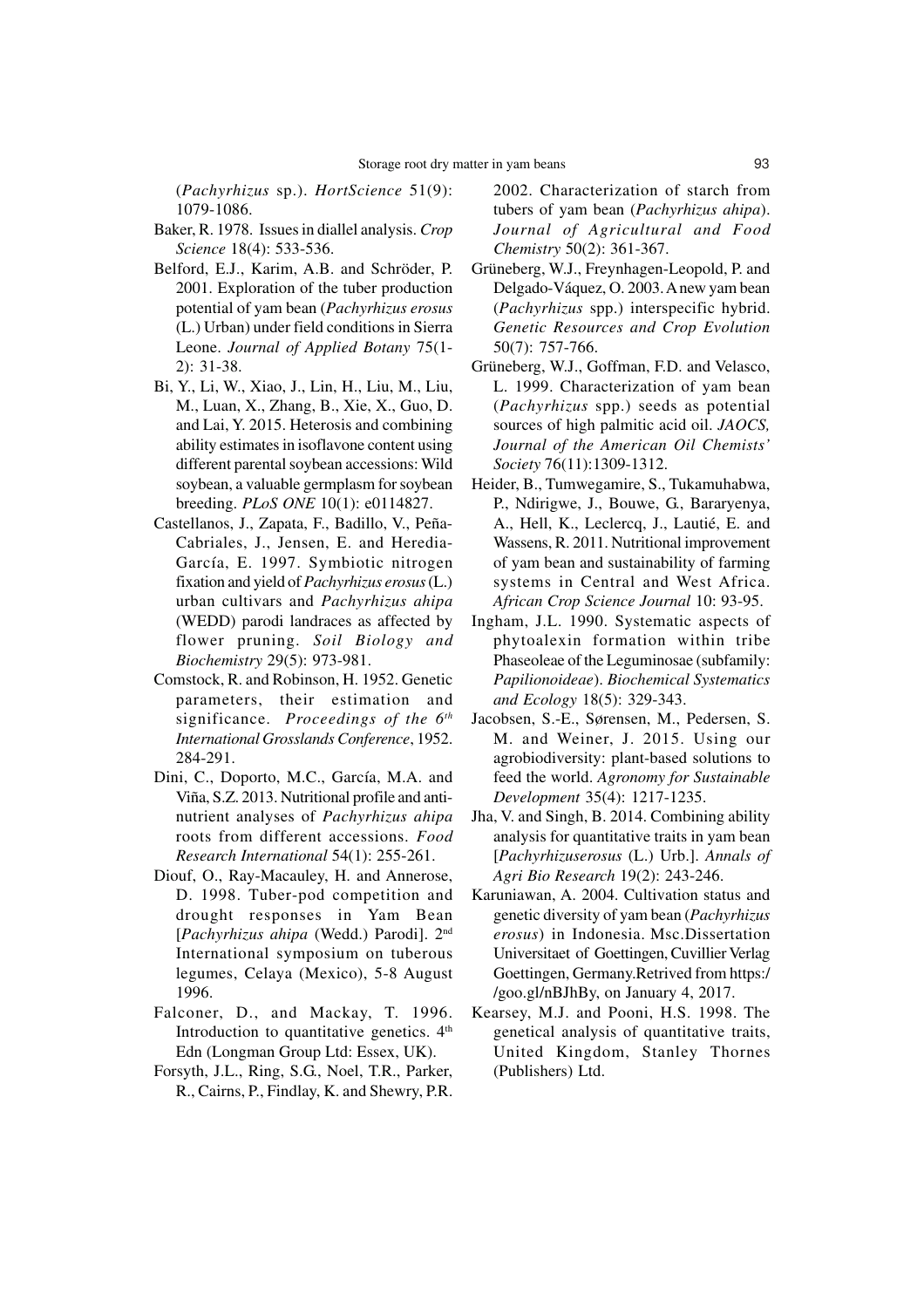- Lackey, J. 1977. A revised classification of the tribe Phaseoleae (*Leguminosae: Papilionoideae*), and its relation to canavanine distribution. *Botanical Journal of the Linnean Society* 74(2): 163-178.
- Lautié, E., Rozet, E., Hubert, P., Vandelaer, N., Billard, F., Zum Felde, T., Grüneberg, W. J. and Quetin-Leclercq, J. 2013. Fast method for the simultaneous quantification of toxic polyphenols applied to the selection of genotypes of yam bean (*Pachyrhizus* sp.) seeds. *Talanta* 117: 94-101.
- Noman, A., Hoque, M., Haque, M., Pervin, F. and Karim, M. 2007. Nutritional and antinutritional components in *Pachyrhizus erosus* L. tuber. *Food chemistry* 102(4): 1112-1118.
- Ørting, B., Grüneberg, W.J. and Sørensen, M. 1996. Ahipa [*Pachyrhizus ahipa* (Wedd.) Parodi] in Bolivia. *Genetic Resources and Crop Evolution* 43(5): 435-446.
- Owolade, O., Dixon, A.G., Akande, S. and Olakojo, S. 2009. A combining ability analysis of cassava (*Manihot esculenta Crantz)* genotypes to anthracnose disease. *American Journal of Applied Sciences* 6(1): 172-178.
- Padonou, S., Hounyèvou, A., Ahounou, J., Houssou, A., Fandohan, P., Aïhou, K., Adjanohoun, A., Hell, K., Adégbola, P., Mensah, G. and Koudande, D. 2013. Yam bean (*Pachyrhizus erosus*) tuber processing in Benin: production and evaluation of the quality of yam bean-gari and yam beanfortified gari. *International Journal of Biological and Chemical Sciences* 7(1): 247-259.
- Payne, R.W., Harding, S.A., Murray, D.A., Soutar, D.M., Baird, D.B. and Glaser, A.I. 2011. The guide to Genstat release 14, Part 2: Statistics, Hemel Hempstead, Hertfordshire HP1 1ES, UK, VSN International.
- Rizky, W.H., Hasani, S. and Karuniawan, A. 2013. Tuber yield and quality of nine genotypes yam bean (*Pachyrhizus* spp.) due

to sink-reproductive pruning. *Horticulture* 62: 445-448.

- Rodríguez-Navarro, D.N., Camacho, M., Temprano, F., Santamaria, C. and Leidi, E.O. 2009. Assessment of nitrogen fixation potential in ahipa (*Pachyrhizus ahipa*) and its effect on root and seed yield. *Experimental Agriculture* 45(02): 177-188.
- Santayana, M., Rossel, G., Núñez, J., Sørensen, M., Delêtre, M., Robles, R., Fernández, V., Grüneberg, W. J. and Heider, B. 2014. Molecular characterization of cultivated species of the genus *Pachyrhizus* Rich. ex DC. by AFLP markers: calling for more data. *Tropical Plant Biology* 7(3-4): 121-132.
- Sørensen, M. 1988. A taxonomic revision of the genus *Pachyrhizus* (*Fabaceae Phaseoleae*). *Nordic Journal of Botany* 8(2): 167-192.
- Sørensen, M. 1990. Observations on distribution, ecology and cultivation of the tuber-bearing legume *genus Pachyrhizus Rich. ex DC (Fabaceae: Phaseoleae).* Agricultural University of Wageningen 90– 3:1–38.
- Sørensen, M. 1996. Yam Bean: *Pachyrhizus* DC. Promoting the conservation and use of underutilized and neglected crops. 2 (Vol. 2): Bioversity International.
- Tumwegamire, S., Rubahiyo, P.R., LaBonte, D.R., Grüneberg, W.J., Burgos, G., Zum Felde, T., Carpio, R., Pawelzik, E. and Mwanga, R.O.M. 2011. Evaluation of dry matter, protein, starch, sucrose, βcarotene, iron, zinc, calcium, and magnesium in East African sweetpotato [*Ipomoea batatas* (L.)] Germplasm. *HortScience* 46(3):348-357.
- Velasco, L. and Grüneberg, W.J. 1999. Analysis of dry matter and protein contents in fresh yam bean tubers by near infrared reflectance spectroscopy. *Communications in Soil Science & Plant Analysis* 30(13- 14): 1797-1805.